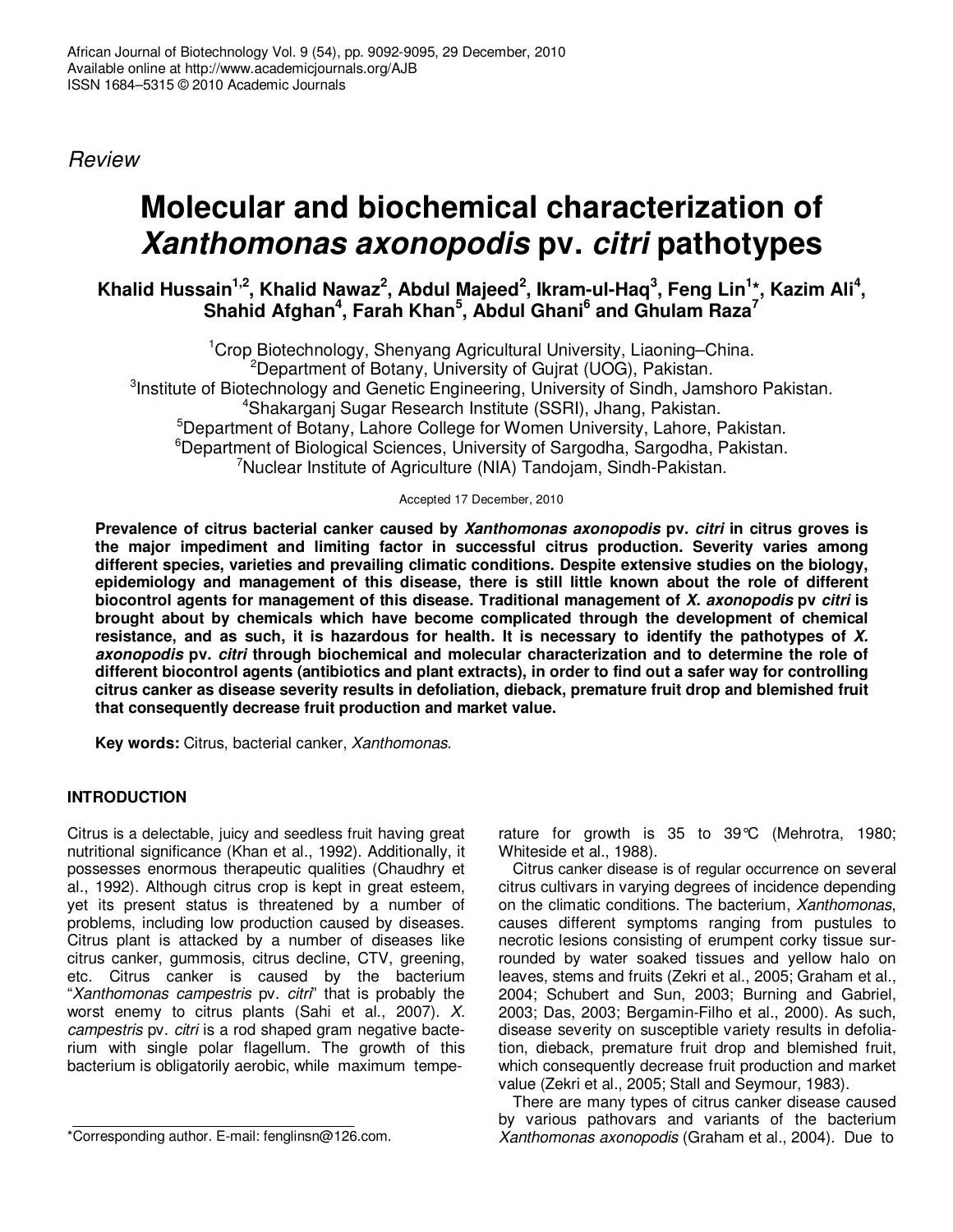symptoms similarity, the separation of these bacterium forms is very difficult based on host range, cultural and physiological characteristics, bacteriophage sensitivity (Civerolo, 1984), serology (Alvarez et al., 1991), plasmid fingerprints (Pruvost et al., 1992), DNA-DNA homology (Egel et al., 1991) and by various RFLP and polymerase chain reaction (PCR) analyses (Cubero and Graham, 2002; Hartung, 1992; Hartung et al., 1989; 1993; 1996; Verniere et al., 1998). All cultivars of citrus are susceptible to canker, but grapefruit, Mexican lime and lemon are highly susceptible, whereas sour orange and sweet orange are moderately susceptible. Mandarins are moderately resistant (Gottwald et al., 2002) and all young above-ground tissues of citrus are susceptible to *X. axonopodis*. In fact, bacterial pathogen is transmitted into the plant tissues through natural openings (stomata) and mechanical injuries (wounds). However, as pathogen enters into the plant lesions, the colour changes into brown, and as such, water soaked margin, surrounded by a chlorotic halo, appears.

As a result of cosmopolitan occurrence of citrus canker, different aspects of the disease have been potentially addressed and adequately researched in various parts of the world, thereby generating substantial information on the biology and management of the disease. As such, the local conditions only limited the work that has been done on the identification of pathotypes epidemiology for proper management (Akhtar et al., 1996). It has become mandatory to substitute the conventional method of disease management (chemical control) with safer and environment-friendly management strategies (biological and genetic control). This would lead to the alleviation of the dependence on the chemicals that will be ecofriendly for the environment.

### **BIOCHEMICAL CHARACTERIZATION**

Biochemical analysis of canker infected leaves showed a remarkable decrease in amino acid contents in infected leaves as compared to healthy leaves. Additionally, more pronounced increase in total phenols was also observed in *Citrus reticulata* (Kishore and Chand, 1972; 1975). Biochemical, physiological characteristics and metabolic profiles of *X. campestris* pv. *Citri* strains, associated with A, B, C, D and E (CBSD) forms of citrus bacterial canker disease were grouped into three by means of hydrolyses of gelatin, casein and tolerance to NaCl. A and CBS strain, associated with CBCD, can be separated from B, C and D by their ability to utilize maltose, starch and glycogen. As such, C strains possess quite some unique characteristics of utilizing  $D \alpha$  -alanine and  $L$ - serine and differ from strains B and D, but have very similar metabolic profiles (Verniere et al., 1991).

After artificial inoculation with all the pathotypes of *X. axonopodis* pv. *citri* strains, isolated from Mexican lime, C*itrus aurantiifolia* produced typical erumpent bacterial canker lesions. Strains from this group also hydrolysed gelatin and casein and have been grown in the presence of 3% NaCl like the typical *X. axonopodis* pv. citri pathotype A (Verniere et al.,1998).

#### **MOLECULAR CHARACTERIZATION**

An internal standard is employed for the detection of citrus bacterial canker by PCR to ensure the quality of the DNA extraction which properly requisite the existence of amplification reaction. The ratio of PCR products from the internal standard and bacterial target is used to estimate the initial bacterial concentration in citrus tissues with lesions (Cubero et al., 2001).

Phenotypical characterization and sodium dodecyl sulphate-polyacrylamide gel electrophoresis (SDS-PAGE) of *X. axonopodis* pv. *citri* strains in Southern Iran showed slight differences in soluble protein profiles among the strains. Moreover, superoxide dismutase (SOD) and esterase (EST) binding patterns were distinct on the basis of isozymic analysis. Asiatic (A) and a typical Asiatic (aA) forms were classified from these strains by the host range specificity and phenotypic characters, and as such, the negligible restriction patterns were presented by DNA finger printing analysis using *Eco*RI between these two groups (Mohammadi et al., 2001).

A comparison among 73 *X. axonopodis* strains, isolated from the affected citrus trees in Southern Iran by amplified fragment length polymorphism (AFLP) fingerprinting, revealed five clusters. These included: (1) strains of group C, (2) strains of groups B and D, (3) strains of pathotype E, (4) strains of pathotype A together with the main group of Iranian strains and (5) seven strains from Iran which constituted a separate cluster. Later, the seven strains were considered as new pathotypes due to their dissimilarity with the other pathotypes (Khodakaramian and Swings, 2002).

Molecular diagnostic procedures can be used for the detection and identification of exotic bacteria isolated from citrus leaves in kerikeri as produced via canker-like symptoms caused by *Elsinoe fawcettii*, different from *X. axonopodis* pv. citri (*Xac*). The polymerase chain reaction (PCR) analyses of plant tissue and bacterial colonies were performed due to its specificity and sensitivity of Xac detection (Taylor et al., 2002). A wide range of physiological, biochemical, serological, molecular and pathogenic variation was found among strains of bacteria associated with citrus canker. However, a better understanding of the pathogenic specialization and proper identification of *Xac* strains are needed (Das, 2003).

Primers for rep-PCR with BOX and ERIC elements are used for separation and differentiation of strains' type within the same pathotype. *Xanthomonas* strains causing canker in Florida was evaluated by this methodology and it relates these strains to isolates in a worldwide collection (Graham et al., 2004). Citrus bacterial canker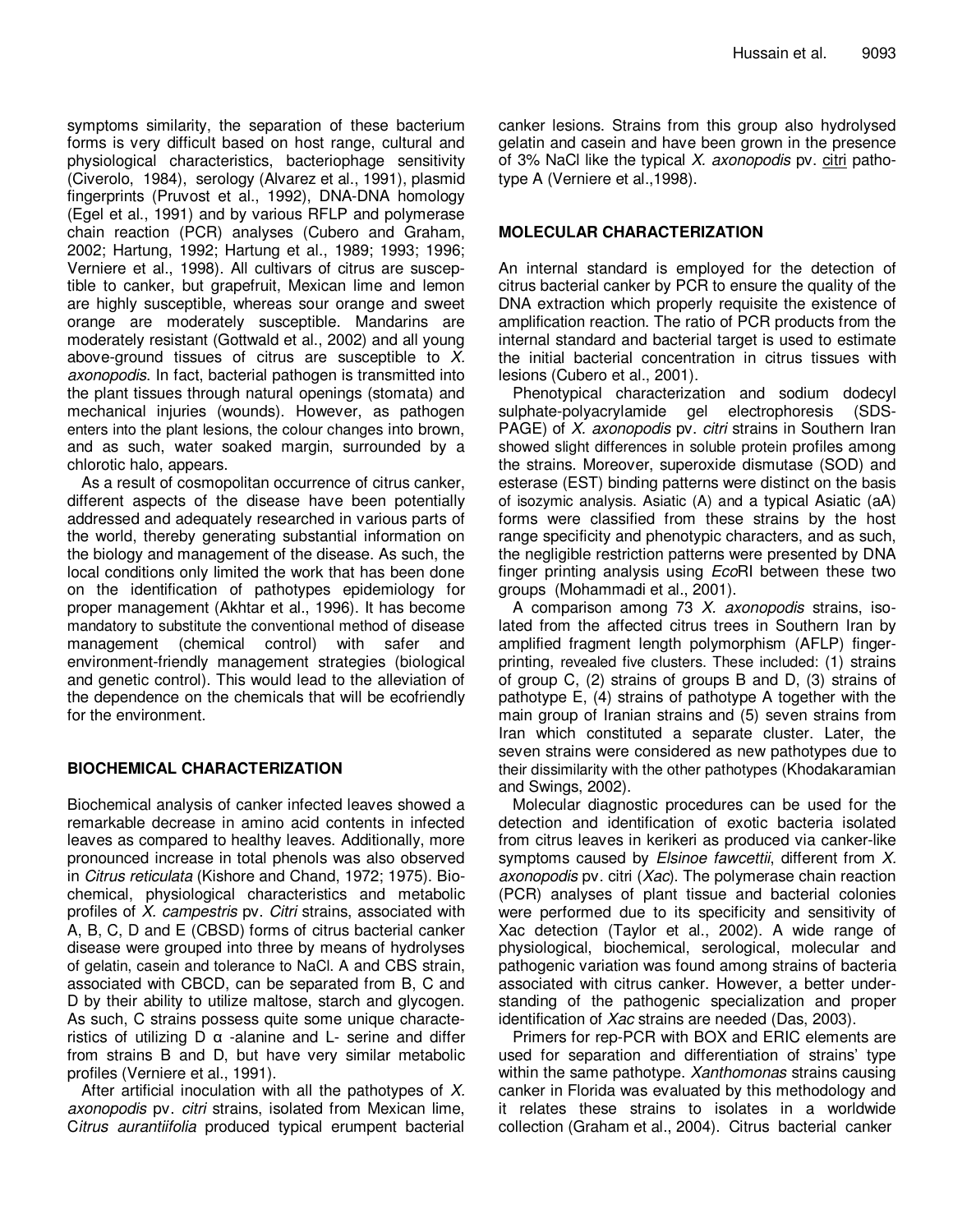(CBC) is caused by at least two groups of phylogenetically distinct *Xanthomonas citri* strains. Therefore, accurate, fast and reliable detection of this bacterium is of much importance as it has been reported thrice in Florida during the last 15 years. Fast, sensitive and reliable realtime polymerase chain reaction (PCR) assay along with designed primers have been developed to detect all canker-causing strains keeping in view its importance both in terms of specificity and sensitivity (Mavrodieva et al., 2004).

The presence of citrus canker on key/Mexican lime (*C. aurantiifolia*) and alemew (*Citrus macrophylla*) trees had been reported long before its detection in South Florida. Colonies, isolated from different infected portions, resembled the Asiatic group of *X. axonopodis* pv *citri* (Xac-A) strains, in terms of growth characters on nutrient agar plates. Xac-A specific monoclonal antibody A1, using enzyme linked immunosorbent assay (ELISA) and polymerase chain reaction (PCR) based assays, could not detect this bacterium. These strains can easily be identified and differentiated from *Xac*-A and *Xac-*A\* using ELISA, PCR- based tests, pulsed- field gel electrophoresis of genomic DNA and host specificity (Sun et al., 2004).

An integrated approach was used for the detection and comparison of *X. axonopodis* pv. *citri* (*Xac*) from imported citrus fruits that include bacterial isolations, three conventional polymerase chain reaction (PCR) protocols and real time PCR with SYBR green or a taqman probe in canker lesions. By real time PCR, using Taqman probe, bacterium lesions were relatively detected more as compared to SYBR green and conventional PCR. Real time PCR with Taqman probe is the most sensitive and fastest screening method of *Xac* on fresh fruit samples (Golmohammadi et al., 2007).

Management of citrus bacterial canker, *X. axonopodis* pv *citri*, could be done by adopting different ways that were earlier mentioned in the literature. Diffusates, from various plants such as forest trees, shrubs, herbs, fruit seeds, etc. and from various parts of *Phyllanthus emblica, Accacia nilotica, Sapindus mukorossis* and *Terminakia chebula* which exhibited an inhibition zone of 4.83 to 6 mm at 50 g/liter, appeared to be the most effective diffusate against *X. campestris* pv. *citri*. These diffusates of higher plants having increased antimicrobial activity could be used for managing citrus canker disease as possessing both protective and curative actions (Akhtar et al., 1997).

Different types of Thai herbal extracted by 95% ethyl alcohol at 100,000 ppm concentration were tested by paper disc diffusion method on double layered NGA against *X. axonopodis* pv. *citri* and citrus bacterial canker. Guava leaf, beleric myrobalan fruit, pomegranate fruit peel, nut gall fruit and myrobalan wood fruit had more pronounced effect on the inhibition of bacteria, on culture media. While tested at different concentrations of 1,000,000, 50,000, 10,000, 5000 and 1000 ppm, guava leaf could inhibit growth up to 50,000 ppm as compared

to 10,000 ppm by myrobalan wood fruit extract, whereas beleric myrobalan fruit, pomegranate fruit peel and nut gall peel extracts caused inhibition at all concentrations (Vudhivanic, 2003).

Anti-bacterial activity assays of extracted powdered leaf and pod material of *Caesalpinia coriaria* (Jacq.) Willd with water and successively amid different solvents such as petroleum ether, benzene, chloroform, methanol and ethanol suggested that it is a potential plant for the management of phytopathogenic *Xanthomonas* pathovars of tomato, French bean and cotton. Aqueous pod extract showed significantly increased activity by cup diffusion method, while a comparison of the inhibitory activity of the extracts with the antibiotics bacterimycin 2000 and streptocycline revealed that methanol and ethanol extract of both leaf and pod and aqueous extract of pod were significantly higher than that of the antibiotics tested (Mohana and Raveesha, 2006).

Biological control of citrus bacterial canker, *X. axonopodis* pv. *citri*, was carried out by pseudomonas strains (Putida and fluorescent) *in vitro* and in green house. On *in vitro* based evaluations, strains having high potential for inhibition along with antagonistic activities were selected against *X. citri* for green house evaluation as the disease was reduced by the selection between 23.8 and 64% (Khodakaramian et al., 2008).

### **CONCLUSION**

It was concluded that biochemical and molecular characterization of *X. axonopodis* pv. *citri* is necessary for the identification and control measures of citrus canker disease. However, disease severity results in defoliation, dieback, premature fruit drop and blemished fruit which consequently decrease fruit production and market value.

#### **REFERENCES**

- Alvarez AM, Benedict AA, Mizumoto CY, Pollard LW, Civerola EL (1991). Analysis of *Xanthomonas campestris* pv, *citri* and *X. c. citrumelo* with monoclonal antibodies. Phytopathology, 81: 857:865.
- Akhtar MA, Bhatti MHR, Aslam M (1996). Characterization of *Xanthomonas campestris* pv, *citri* strains. Pak. J. Phytopathol. 8(1): 5-10.
- Akhtar MA, Rahber-Bhatti MH, Aslam M (1997). Antibacterial activity of plant diffusate against *Xanthomonas campestris* pv. *citri*. Int. J. Pest Manage. 43(2): 149-153.
- Bergamin-Filho A, Amorim L, Laranjeria L, Gottwald TR (2000). Epidemiology of citrus canker in Brazil with and with out the Asian citrus leafminer. In: Proceedings of the International citrus canker Research Workshop, Ft. Pierce, Florida.
- Burning AM, Gabriel DW (2003). *Xanthomonas citri*: breaking the surface. Mol. Plant Pathol. 4(3): 141-157.
- Civerolo EL (1984). Bacterial canker disease of citrus. J Rio Grande Valley Hort. Assoc. 37: 127-146.
- Cubero J, Graham JH, Gottwald TR (2001). Quantitative PCR method for diagnosis of citrus bacterial canker. Appl. Environ. Microbiol. 67(6): 2849- 2852.
- Cubero J, Graham JH (2002). Genetic relationship among worldwide strains of *Xanthomonas* causing canker in citrus species and design of new primers for their identification by PCR. Appl. Environ.